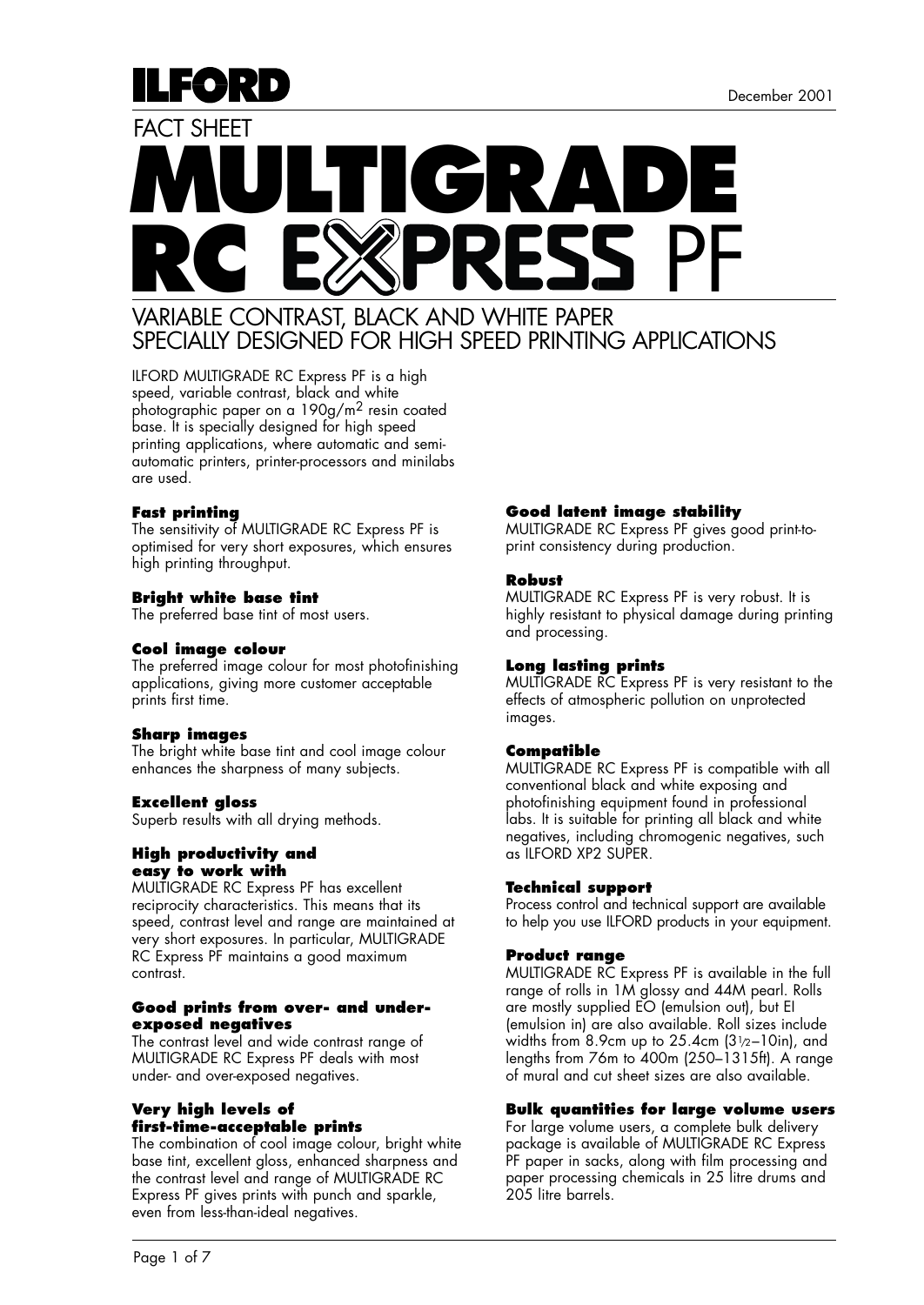#### **OVERVIEW OF PRINTING MACHINES**

The main objective of machine printing is to get as many acceptable, saleable prints as quickly as possible, from a wide range of negatives using a first time exposure.

Most printers used for black and white are usually appropriately modified colour printers. They are converted for black and white printing by using dedicated black and white software programmes, sometimes in association with hardware changes. Some colour printers can give limited performance without modification, and some printers are designed specifically for black and white printing.

Although printers vary considerably in their specification, their principles of operation are very similar. To get the best from MULTIGRADE RC Express PF paper, the user must know the type of system they have, and calibrate the printer according to the manufacturer's instructions.

Overall, printers divide into two broad groups: automatic printers and semi-automatic printers.

## **Automatic printers**

Automatic printers need minimal operator intervention, once they have been calibrated and set up for the production run. They measure each negative for density and contrast, and automatically adjust the duration and colour of the exposing light to produce an acceptable print. They have fully automated and synchronised negative and paper transport systems.

## **Semi-automatic printers**

Semi-automatic printers measure each negative for density, but not for contrast, and automatically adjust the exposure to produce a print of acceptable density. The contrast for each print is selected by the printer operator from a range of pre-calibrated buttons. The contrast of each print depends on the operator's judgment of the negative, their print contrast preferences and the calibration of the button used. The paper transport is normally automatic, but the negatives are often moved by hand.

Semi-automatic printers include small stand-alone printers, printer enlargers, combined printer processors and printer enlarger processors. The processing function does not add any complexity to the printing function.

## **HOW MULTIGRADE PAPERS WORK**

Black and white variable contrast papers are sensitive to both blue and green light. The print contrast is changed by varying the balance of blue and green light in the exposure. When more blue light is used, the contrast becomes harder. When more green light is used, the contrast becomes softer.

Variable contrast papers are usually more sensitive to green light. Therefore exposures using green light are usually shorter than those using blue light. Minimum exposure (and hence maximum printing speed) is achieved with no filtration, that is, with white light.

## **LIGHT SOURCES**

MULTIGRADE RC Express PF is designed for use with tungsten or tungsten halogen light sources. These are the light sources most commonly used in printer systems. Although alternative light sources are rarely used, MULTIGRADE RC Express PF can also be exposed with cold cathode (cold light) light sources designed for variable contrast papers. Other cold cathode (cold light) and pulsed xenon light sources may give a reduced contrast range.

## **EXPOSURE CONTROL IN PRINTERS**

During use, the light source in a printer is normally on constantly. Many printers have multi-lamp heads to decrease exposure times. Exposure is controlled by a combination of lens aperture, shutter and filters. The lens aperture is normally fixed, but can be adjusted if necessary. The shutter normally has no manual controls. The filters are often not fixed, and can move through the light path, so part of the exposure can be unfiltered, that is to white light. Using moving filters and white light enables exposures to be very short, for example, in the region of 50 milliseconds for a 'normal' negative.

The exposure given to a negative is linked mainly to its density, but contrast also has an effect. The higher its density is, the longer the exposure needs to be. The lower its contrast is, the longer the exposure needs to be: this is because the exposure is made with mainly blue light – see 'How MULTIGRADE papers work'. The connection between exposure and contrast is controlled by the calibration of the printer's software.

## **CONTRAST CONTROL IN PRINTERS**

MULTIGRADE RC Express PF can give a wide contrast range with most printers. This ensures it can print with ease a wide variety of negatives.

The contrast range and grade spacing achieved with individual printers depends on several factors. These include the filter type, the filter characteristics, the software program and the care taken to calibrate the printer. Please refer to the instructions supplied with your printer. Contrast is also referred to as slope, gradation or gamma by printer manufacturers.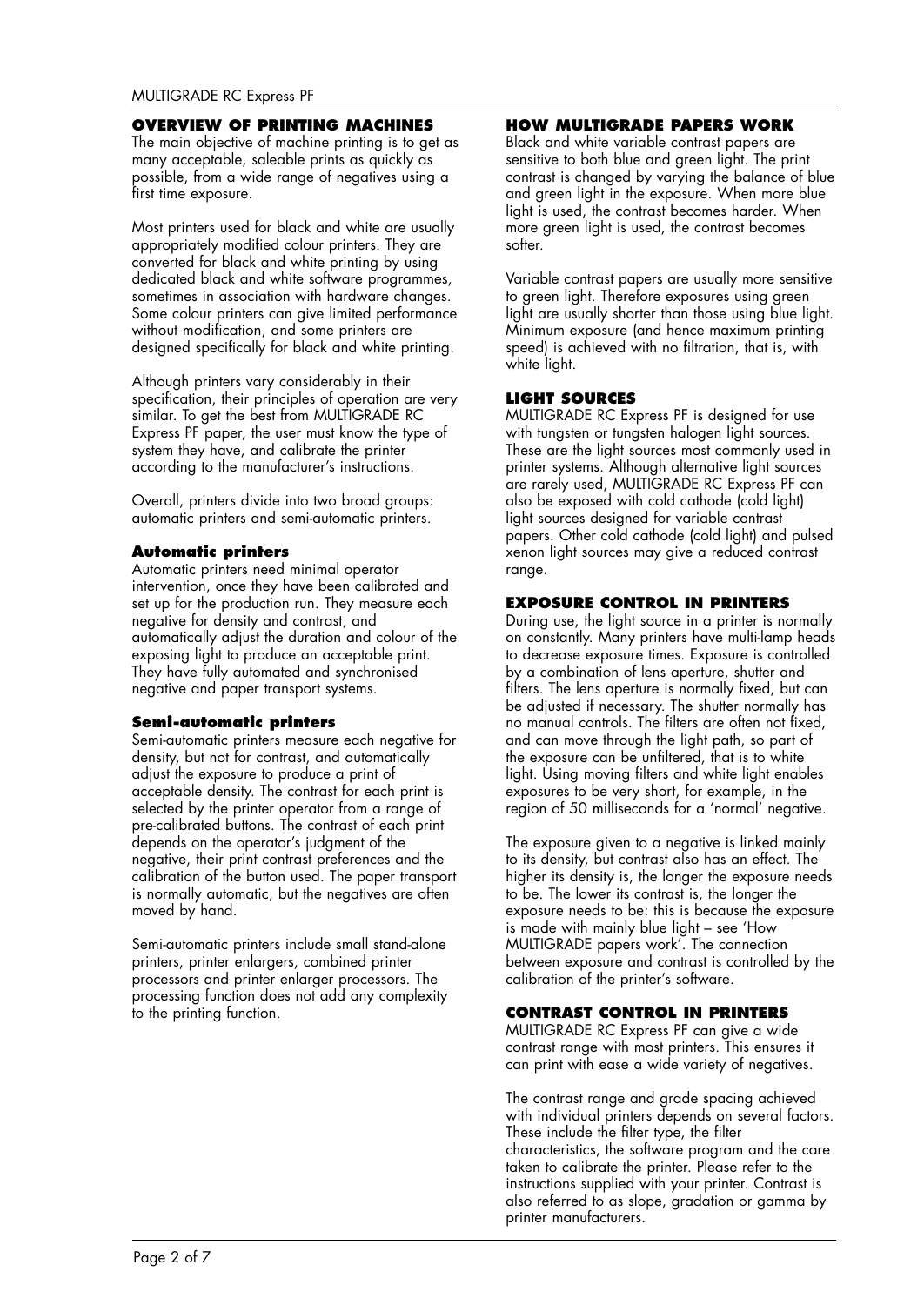There are two filter systems used in colour printers: subtractive (cyan, magenta and yellow) and additive (red, green and blue). Subtractive is the most common. The filters used to expose black and white variable contrast paper are either yellow and magenta or blue and green. General purpose black and white variable contrast papers have no sensitivity to cyan or red light. Whichever filter system is used, the light used to expose the paper is always a combination of blue and green light.

The software controlling contrast is in two parts: the film channel data and the paper channel data. Changes in contrast are made by changing the balance of blue and green light. This is controlled by a combination of the data set in the film channels and the paper channels.

## **GETTING THE BEST RESULTS WITH MULTIGRADE RC EXPRESS PF**

The appearance and quality of the finished print and the productivity of the printer depends on the data that has been entered in its film and paper channels.

The film channel data defines the density characteristics (and the contrast characteristics with automatic printers) of a film or group of films and the adjustments that are needed to produce a 'normal' print from a range of exposures. The paper channel data defines the speed characteristics (and the contrast characteristics with automatic printers) of an individual paper, as well as the print size (enlargement), crop (magnification) and paper surface (eg, glossy or pearl).

## **Automatic printers**

In automatic printers, each negative is measured for density and contrast. These measurements are compared with the parameters set up in the film and paper channels, and the exposure and contrast are set automatically.

Automatic printers are often set to cope with a film exposure range of –3 stops to +5 stops. The data needed to do this is determined by practical picture testing, and for best results, this should be carried out with films processed by the lab's own film processing systems. With some software, the film channel data can be refined to compensate for certain types of negative, for example, flash shots, snow scenes, dominant sky, blank negatives, totally exposed film etc. Correct set up of the film channel data can enhance productivity greatly.

The paper channel data defines the speed and contrast characteristics of an individual paper. Again, the data needed to do this is determined by practical picture testing.

The basic method of setting up an automatic printer is to start with 'normal' negatives and adjust the film and paper channels to produce acceptable prints with reasonable exposure times. Prints are then made from a series of known underand over-exposed negatives with adjustments made to the film channel to produce an acceptable print from each of these less than ideal negatives.

The above process must be repeated for each combination of film and paper channels used. However, this process can be speeded up because most software allows data to be copied between channels. To complete the printer set up, production runs should be made and monitored. The film and paper channel data is then adjusted according to the print results seen during production.

## **Semi-automatic printers**

The basic method of setting up a semi-automatic printer is to start with 'normal' negatives and adjust the film and paper channels to produce acceptable prints with reasonable exposure times. By changing the software data, each contrast button is adjusted to have a different combination of blue and green light. If this is done correctly, when a 'normal' negative is printed using each button in turn, the result should be a set of matched density prints, that have evenly spaced contrast steps from soft to hard.

Once this has been established, the printer operator can choose the appropriate contrast button to produce a 'normal' print from a wide range of negatives.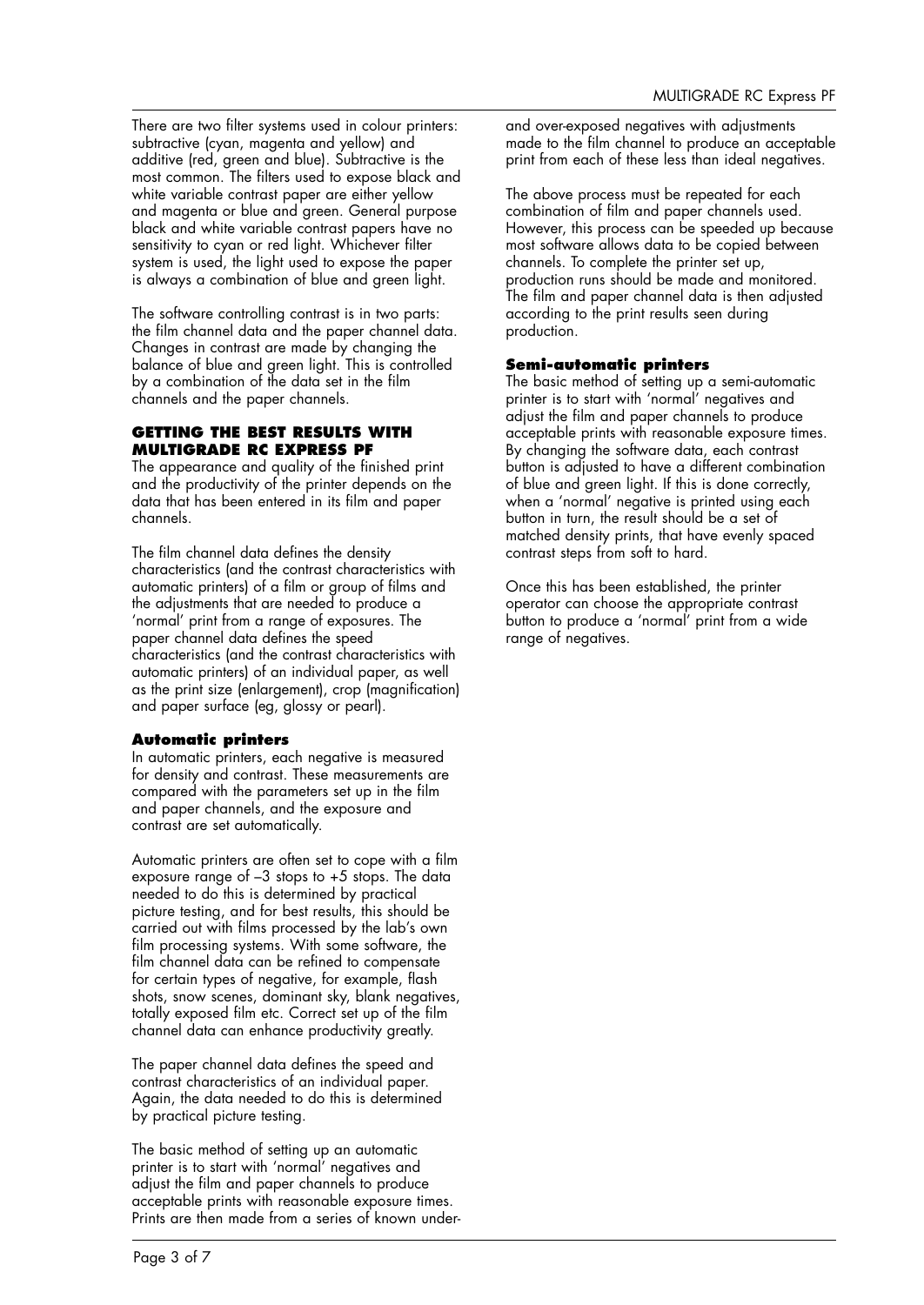#### **EXPOSURE CONTROL IN ENLARGERS**

MULTIGRADE RC Express PF can be exposed in most enlargers.

#### **ISO speed**

The speed of MULTIGRADE RC Express PF depends on the filtration used during exposure. MULTIGRADE RC Express PF unfiltered has a paper speed of ISO P640.

#### **ISO paper speed**

MULTIGRADE RC Express PF paper and MULTIGRADE filters

| Setting 00 0 |  |  |  |  |
|--------------|--|--|--|--|
|              |  |  |  |  |

The above values are representative of those obtained when machine processing the paper to ILFORD recommendations.

## **CONTRAST CONTROL IN ENLARGERS**

When using an enlarger, contrast is controlled by using MULTIGRADE hand filters, the MULTIGRADE 600 equipment, other MULTIGRADE equipment, variable contrast enlarger heads or colour enlarger heads.

The twelve MULTIGRADE filters are numbered 00–5 in  $\frac{1}{2}$  steps, with the lowest filter number corresponding to the softest contrast. The exposure time for filters  $00-3\frac{1}{2}$  is the same; that for filters 4–5 is double.

The ILFORD MULTIGRADE 600 professional exposing system replaces the standard lamphouse on the most popular professional enlargers, and controls the exposure and contrast. The control unit, power supply and probe complete the system.

#### **Contrast range**

The contrast range of MULTIGRADE RC Express PF paper extends to seven full grades of contrast, sufficient to cater for most under- and over-exposed negatives. This contrast range is maintained at very short exposure times.

The chart gives the ISO range figures (ISO standard 6846 - 1992) for MULTIGRADE RC Express PF. These figures give a guide to selecting the appropriate paper contrast for a given effective negative density range.

MULTIGRADE RC Express PF unfiltered has an ISO range of R100.

## **ISO range**

MULTIGRADE RC Express PF paper and MULTIGRADE filters

| Setting 00 0 1 2 3 4 5             |  |  |  |  |
|------------------------------------|--|--|--|--|
| Range (R) 180 160 120 100 80 60 50 |  |  |  |  |

The above values are representative of those obtained when machine processing the paper to ILFORD recommendations.

ISO range figures may be helpful if there is some means of measuring the effective density range of the image as projected on the enlarger baseboard – such as with a photometer. As an example, for a negative with an effective density range of 1. 02 log exposure units, multiply this figure by 100 and choose the nearest ISO range figure from the table – in this case 100. Try printing this negative with MULTIGRADE filter 2 on MULTIGRADE RC Express PF paper.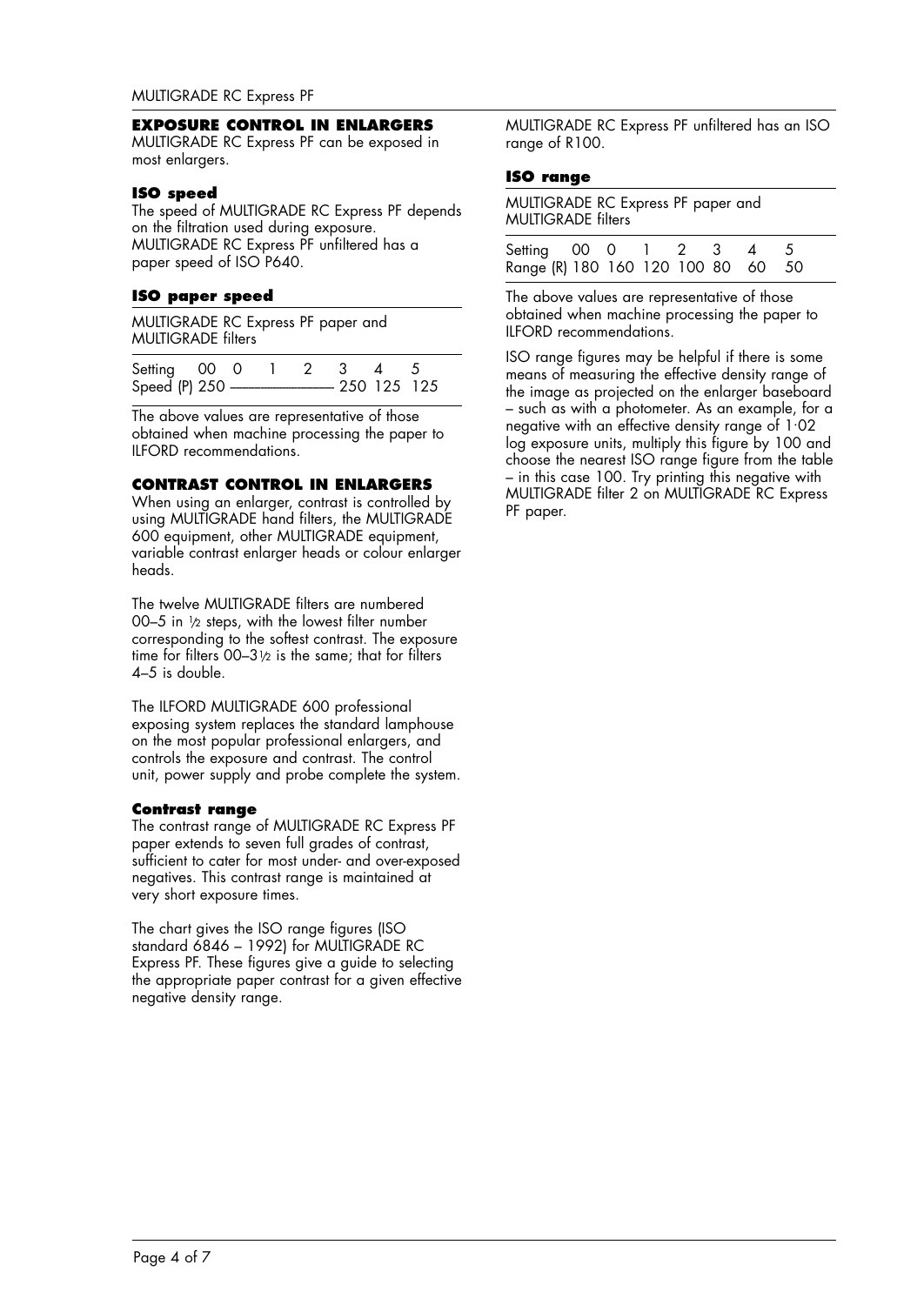## **MACHINE PROCESSING**

MULTIGRADE RC Express PF paper can be processed in all conventional machines for black and white resin coated papers. It is not suitable for activation type processing.

Most black and white paper processors are of either the roller transport or leader belt type. MULTIGRADE RC Express PF is fully compatible with both types. Many larger processors use a hot air drying system. MULTIGRADE RC Express PF glossy paper has an excellent gloss finish with this type of dryer.

ILFORD 2000RT chemicals are recommended for processing MULTIGRADE RC Express PF paper, but all conventional black and white machine processing chemicals can be used.

**Note** Photographic chemicals are not hazardous when used correctly. Always follow the health and safety recommendations on the packaging. Photochemicals material safety data sheets containing full details for the safe handling, disposal and transportation of ILFORD chemicals are available from ILFORD.

## **ILFORD chemicals**

ILFORD 2000RT developer/replenisher and ILFORD 2000RT fixer/replenisher are designed for machine processing ILFORD and all quality photographic papers. They are supplied as liquid concentrates and are diluted 1+4 to make tank or replenisher solution. They are commonly available in 5 litre units and 2x5 litre packs. Larger sizes are available.

For large volume users, a complete bulk delivery package is available of MULTIGRADE RC Express PF paper in sacks, along with film processing and paper processing chemicals in 25 litre drums and 205 litre barrels.

## **Setting up processors**

The time/temperature table below is a guide to setting up processors for MULTIGRADE RC Express PF paper using ILFORD 2000RT developer/replenisher and ILFORD 2000RT fixer/replenisher. The processing time and temperature should be checked in the processor. For further guidance, contact your local ILFORD company or distributor.

## **Suggested development times**

The preferred temperature range is 20–30°C/68–86ºF. These suggestions are only a guide.

| Temperature             | Development time (sec)               |
|-------------------------|--------------------------------------|
| $(^{\circ}C/^{\circ}F)$ | including transfer time to next tank |
| 20/68                   | 46                                   |
| 25/77                   | 32                                   |
| 30/86                   | 22                                   |
| 35/95                   | 15                                   |
| 40/104                  | 12                                   |

These times are for replenished systems with a solution life of up to three months. Replenishment rates will vary with processors, but a guide for developer replenishment is 150–250ml/m2  $(14-23m)/ft^2$  of paper processed. The development times are also for non-replenished systems, with a maximum solution life of seven days.

## **Suggested fixing times**

The same times and temperatures as for development can be used for fixing. The actual fixing time, however, is shorter, and 20 seconds is ample above 20°C/68ºF. These recommendations are suitable for both replenished and nonreplenished systems. In replenished systems, the replenishment rates will vary with processors, but a guide for fixer replenishment is 300–450ml/m2 28–41ml/ft<sup>2</sup>) of paper processed. For nonreplenished systems, the maximum paper throughput is  $4m^2/l$  ( $44ft^2/US$  quart) of working strength solution. The maximum silver concentration in the fixer bath can be 4–6g/l.

**Note** If fixing is not complete, then adequate washing is impossible.

## **Washing times**

The efficiency of the wash and water consumption depends on the processor design and water temperature. As a general rule, wash for at least 15 seconds at temperatures above 5°C/41ºF.

## **Hot air drying**

Use temperatures up to 85°C/185ºF.

## **ILFORD processors**

ILFORD 2000RT developer/replenisher and fixer/replenisher are recommended for use with all ILFORD black & white paper processors.

For a moderate throughput of cut sheets, the ILFORD ILFOLAB 2150RC table-top processor is recommended. Dedicated ILFORD 2150XL developer and fixer kits are recommended for use with this processor.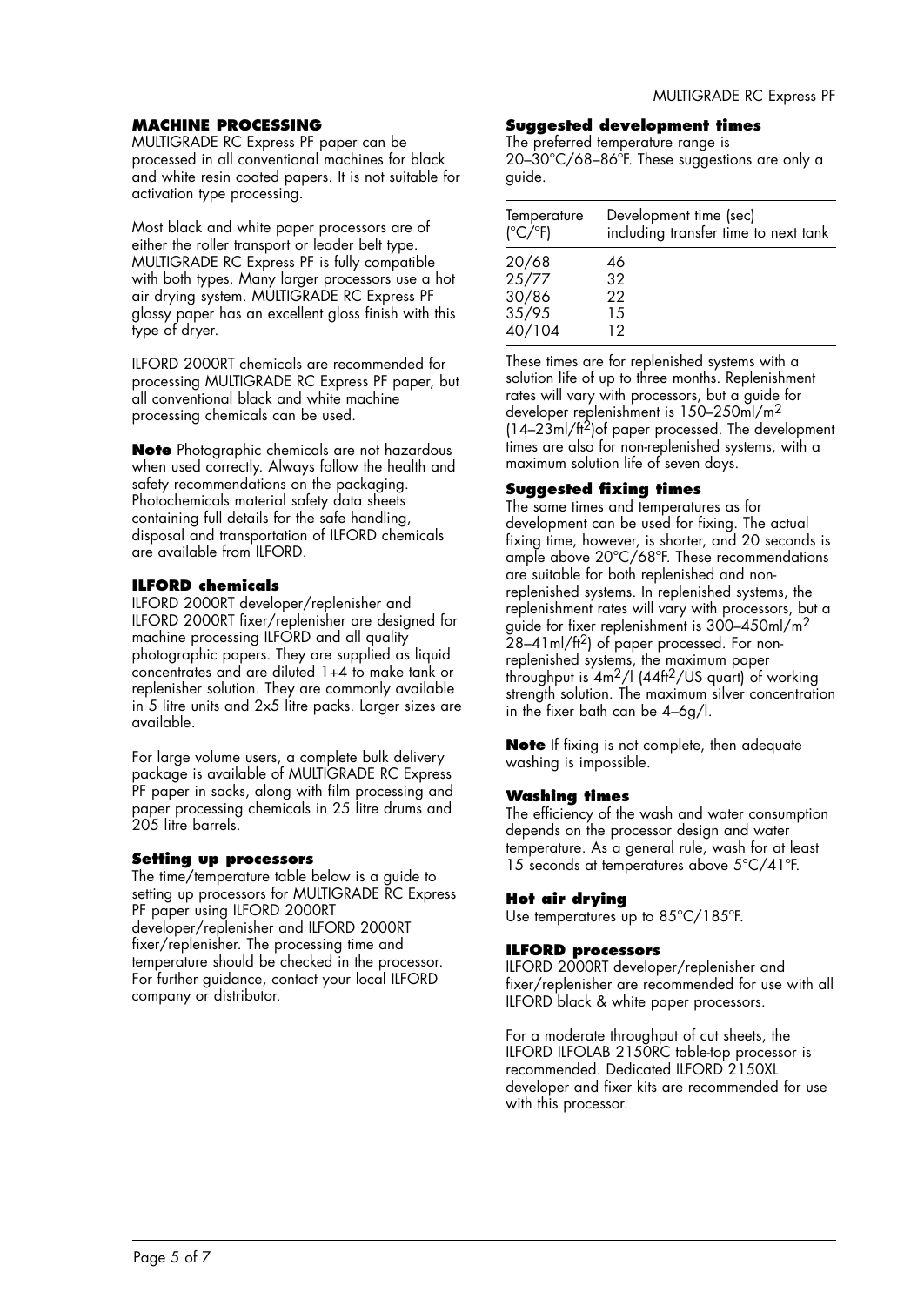## **DISH/TRAY PROCESSING**

MULTIGRADE RC Express PF can be processed in the same way as other resin coated papers. The recommended ILFORD chemicals are ILFORD MULTIGRADE developer, ILFORD ILFOSTOP PRO stop bath and ILFORD RAPID FXER or ILFORD HYPAM FIXER. Processing details are supplied with the chemicals.

#### **AFTER PROCESS TREATMENTS**

MULTIGRADE RC Express PF responds in the same way as other resin coated papers to the usual techniques of toning, chemical reduction and retouching. It can be mounted using the standard techniques for resin coated papers.

#### **PRINT FINISHING**

MULTIGRADE RC Express PF is compatible with all machines, processes and techniques normally used to cut and pack photographs.

## **SAFELIGHT RECOMMENDATIONS**

MULTIGRADE RC Express PF can be used with most common safelights for black and white papers. The ILFORD safelights are especially recommended as they generally allow darkrooms to be brighter, but completely safe, for MULTIGRADE RC Express PF and many black and white papers.

ILFORD safelights are the ILFORD SL1 darkroom safelight or the ILFORD 902 (light brown) safelight filter fitted in a darkroom lamp (for example, the ILFORD DL10 or DL20). A 15W bulb is recommended with these safelights.

For direct lighting, do not expose the paper to the safelight for more than 4 minutes, and the distance between the paper and the safelight should be a minimum of  $1.2m/4f$ .

Other filters can be used, for example, the Kodak OC and the Agfa-Gevaert G7, or the Philips PF710 safelamp.

#### **Wedge spectrogram to tungsten light (2850K)**



Wavelength (nm)

## **RECIPROCITY**

All photographic papers lose speed and contrast at exposures that are very short (less than 1 second) and very long (more than 100 seconds). MULTIGRADE RC Express PF is designed to be used in high speed exposing systems with very short exposures. Speed and contrast loss is minimised at exposures below 1 second.

## **LATENT IMAGE STABILITY**

No significant change in picture quality will be seen when MULTIGRADE RC Express PF is left for 24 hours after exposure and before processing. This helps to ensure consistent print quality from one end of the paper roll to the other.